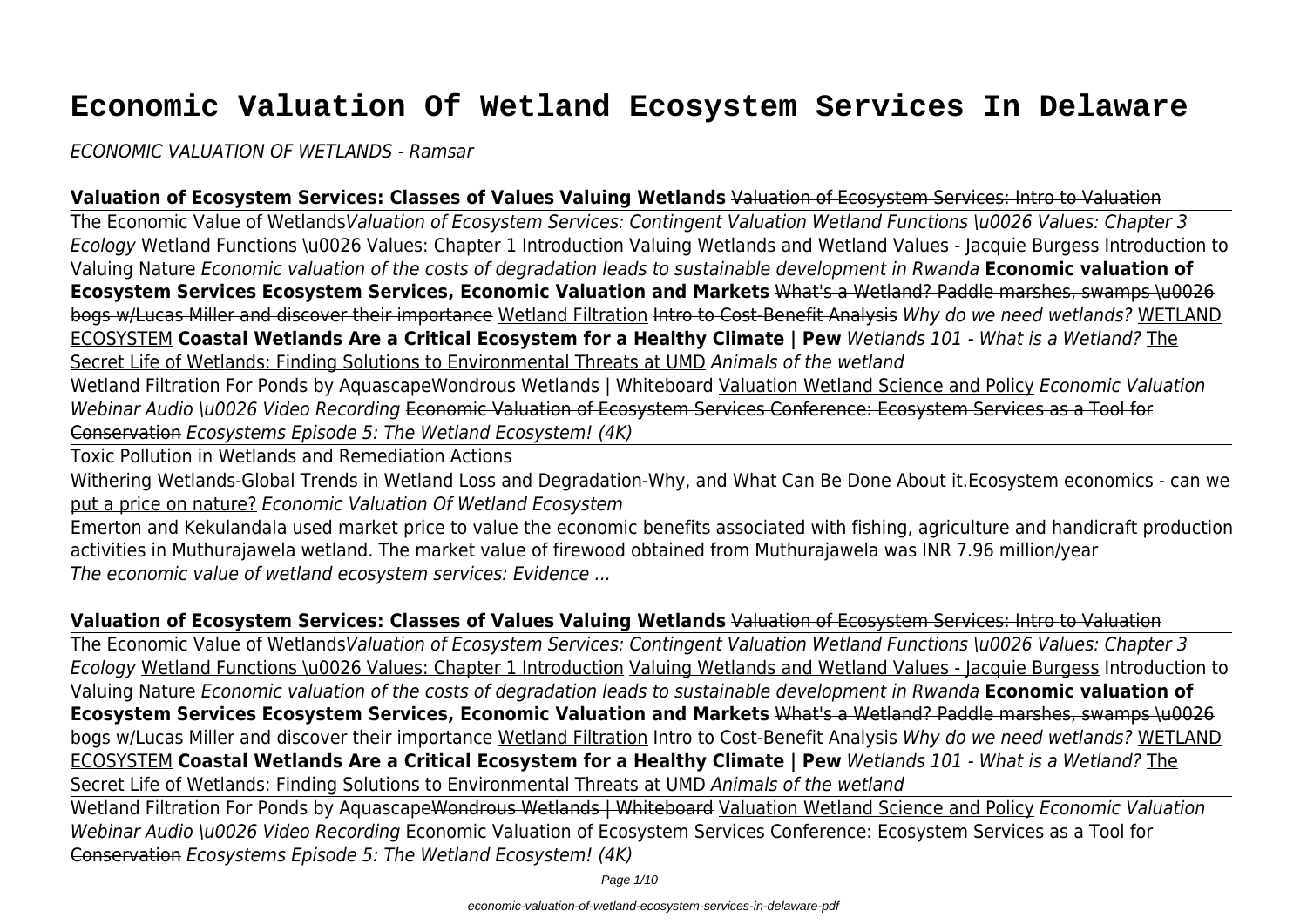#### Toxic Pollution in Wetlands and Remediation Actions

Withering Wetlands-Global Trends in Wetland Loss and Degradation-Why, and What Can Be Done About it.Ecosystem economics - can we put a price on nature? *Economic Valuation Of Wetland Ecosystem*

Globally, several studies on economic valuation of wetlands have been carried out; however very few studies which focus on the total economic contribution of wetlands have been carried out in which the annual value of goods and services from wetland was estimated to be second highest, US\$14785/ha based on the assessment of 17 ecosystems services in 16 biomes, which emphasise on social welfares .

### *A Total Economic Valuation of Wetland Ecosystem Services ...*

One global study estimated that the economic value of wetlands is \$3.4 billion yr-1based on the variety of services these ecosystems provide for human well-being (Schuyt and Brander 2004). Much of this value is over-looked when it comes to decision-making about land use in wetlands because these values do not appear in national financial accounts.

# *Guide for Rapid Economic Valuation of Wetland Ecosystem ...*

Emerton and Kekulandala used market price to value the economic benefits associated with fishing, agriculture and handicraft production activities in Muthurajawela wetland. The market value of firewood obtained from Muthurajawela was INR 7.96 million/year

# *Economic Valuation of Wetland Ecosystem Goods and Services ...*

The economic valuation of wetlands helps to understand the constituent's functions and benefits and this exercise could act as a catalyst for wetland conservation.

# *(PDF) Economic valuation of wetlands - ResearchGate*

Over four-fifths of the economic value of the wetland services assessed in this study were estimated to come from the directly used provisioning services, and these contributed more than 70% of annual household income of the local population. Thus ecosystems services should be seen as an integral part of any poverty reduction strategy in Nepal.

# *The economic value of wetland ecosystem services: Evidence ...*

the economic valuation of wetland benefits and functions through dissemination of valuation methods. This book sets out to provide guidance to policy makers and planners on what the potential is for economic valuation of wetlands and how valuation studies can be undertaken. Since it is not expected that policy makers will undertake

# *ECONOMIC VALUATION OF WETLANDS - Ramsar*

The wetland ecosystem services in the 35 national nature reserves had a total value of 331.6 8 USDy − 1 × 10 8 (Table 4). Habitat was the most valuable ecosystem service (100.77 USDy  $-1$  ...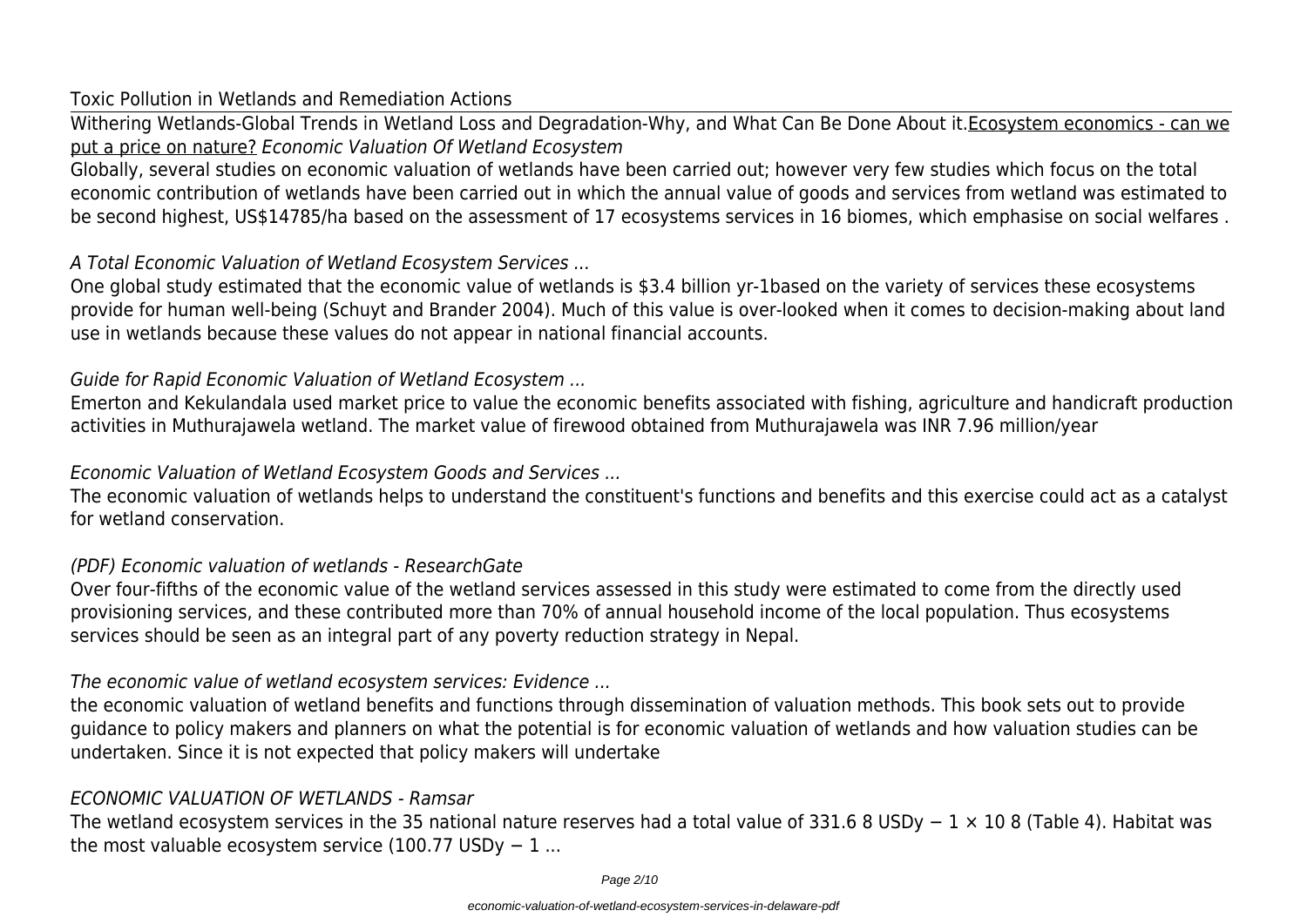### *(PDF) Valuation of Wetland Ecosystem Services in National ...*

The total economic value of 63 million hectares of wetland around the world was estimated at \$3.4 billion per year. Wetlands in Asia have the highest economic value at \$1.8 billion per year. This figure may even be higher if we take the estimate cited by Ramsar of global wetland area to be12.8 million km square.

#### *Benefits transfer: The economic value of world's wetlands*

Final Report – June 7, 2011. economic value of ecosystem services associated with healthy wetland habitats in Delaware, such as fishing, hunting, and wildlife viewing. INTERPRETING THE RESULTS. We estimate an annualized loss of approximately \$2.4 million in the value of the ecosystem services analyzed.

#### *ECONOMIC VALUATION OF WETLAND ECOSYSTEM SERVICES IN DELAWARE*

Ecosystem service valuation is a technique which can aid in the development of public and political support for wetland restoration projects by deriving monetary values as well as relative value indicators (see discussion on pg. 20 in "Non-monetary Values") for many non-marketed benefits produced by wetlands.

#### *ECOSYSTEM SERVICE VALUATION FOR WETLAND RESTORATION*

Economic valuation of wetland ecosystem services and biodiversity is an expression of these weights in monetary terms, making them comparable with alternate uses which often have benefits and cost flows defined in similar units. It is an anthropocentric way of looking at wetlands, ...

#### *Economic Valuation of Wetlands: Overview | SpringerLink*

Economic Benefits of Wetlands Wetlands contribute to the national and local economies by producing resources, enabling recreational activities and providing other benefits, such as pollution control and flood protection.

#### *Economic Benefits of Wetlands - US EPA*

It has been established that sustainable management of wetland ecosystem and associated resources depends on among other factors, the understanding of their economic value. Furthermore, in order to have a sustained economic growth, there is a need to capture fluctuations in the resources base values and include them in national accounts.

#### *Economic valuation and green accounting of wetland ...*

Wetlands comprise areas intersecting relatively shallow water and land. The wetlands ecosystem relies upon the interaction of dominant wildlife in wetlands with abiotic factors. Wetlands serve as environmental cleansers, storm barriers and a source of food for many species in the world.

Page 3/10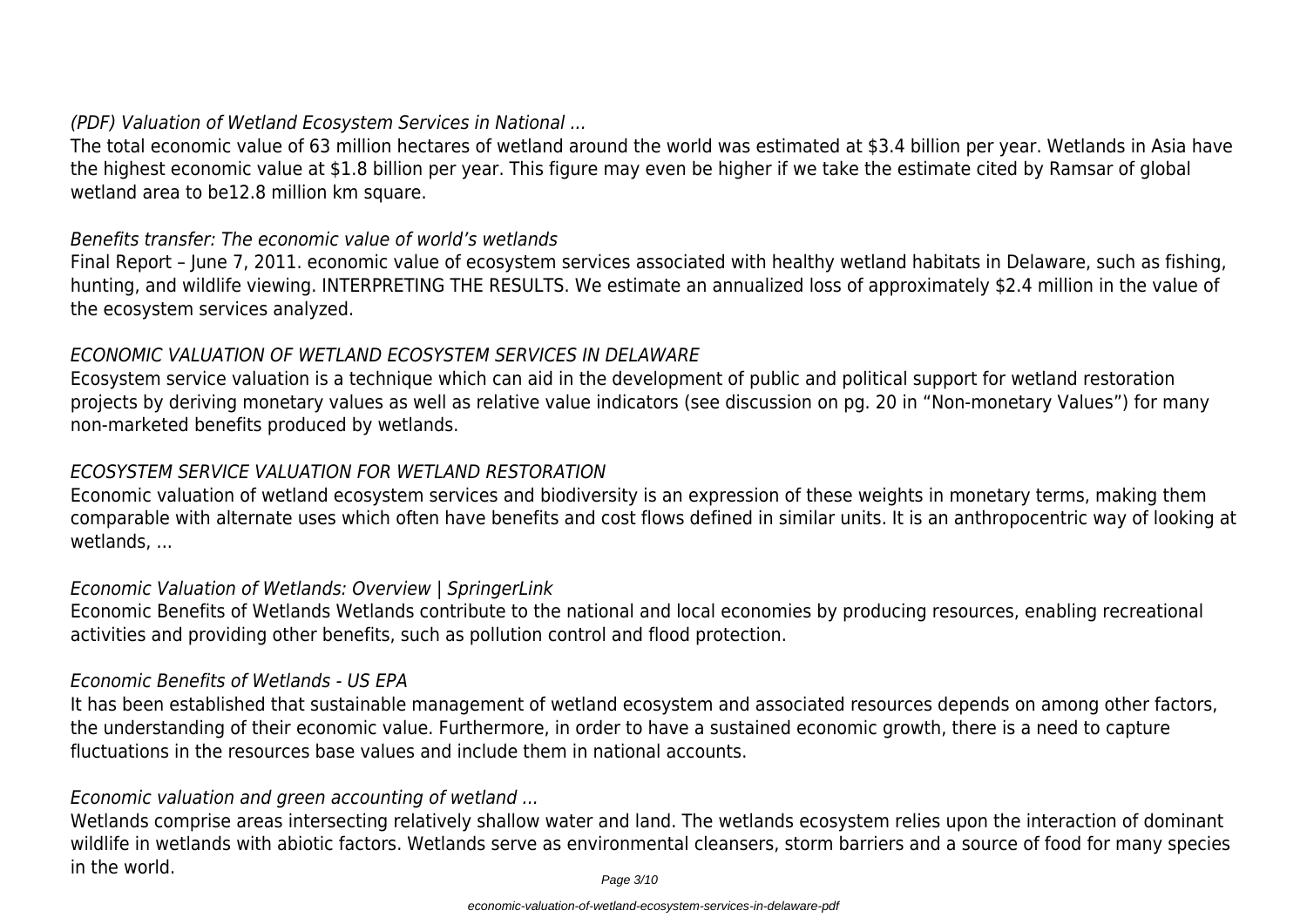#### *Ecosystem of Wetlands | Sciencing*

TEEB Water & Wetlands; Other publications. TEEB Case Studies (2009-2013) TEEB: Challenges and Responses (2014) Natural Capital Accounting and Water Quality: Commitments, Benefits, Needs and Progress – A Briefing Note (2013) TEEB Valuation Database Manual (2013) Nature and its Role in the Transition to a Green Economy (2012)

#### *TEEB Water & Wetlands – The Economics of Ecosystems and ...*

Economic valuation helps to compare the real costs and benefits of ecosystem use and degradation, and allows more balanced decisionmaking regarding the protection and restoration versus degradation of wetlands. This facilitates optimal decision-making which maximises societal well-being.

#### *Wetland Valuation Volume I 8 Wetland ecosystem services ...*

The estimated total value associated with each wetland ecosystem service within the Usumacinta floodplain (in \$US 2007 per year) was estimated multiplying the median per-hectare value by the total area of each wetland type, as derived from the spatial analysis.

#### *Spatial analysis, local people's perception and economic ...*

Despite their relatively small extent (~3% of global area of natural biomes), wetlands also contribute a disproportionate amount (>43%) to the global value of ecosystem services from natural biomes, valued over \$55.3 trillion per year in international dollars (a hypothetical currency that would buy in a specific country a comparable amount of goods and services a US dollar would buy in the USA) (Davidson et al., 2019).

#### *Benefits transfer: The economic value of world's wetlands*

The total economic value of 63 million hectares of wetland around the world was estimated at \$3.4 billion per year. Wetlands in Asia have the highest economic value at \$1.8 billion per year. This figure may even be higher if we take the estimate cited by Ramsar of global wetland area to be12.8 million km square.

*Wetland Valuation Volume I 8 Wetland ecosystem services ...*

Economic Benefits of Wetlands Wetlands contribute to the national and local economies by producing resources, enabling recreational activities and providing other benefits, such as pollution control and flood protection.

*Globally, several studies on economic valuation of wetlands have been carried out; however very few studies which focus on the total economic contribution of wetlands have been carried out in which the annual value of goods and services from wetland was*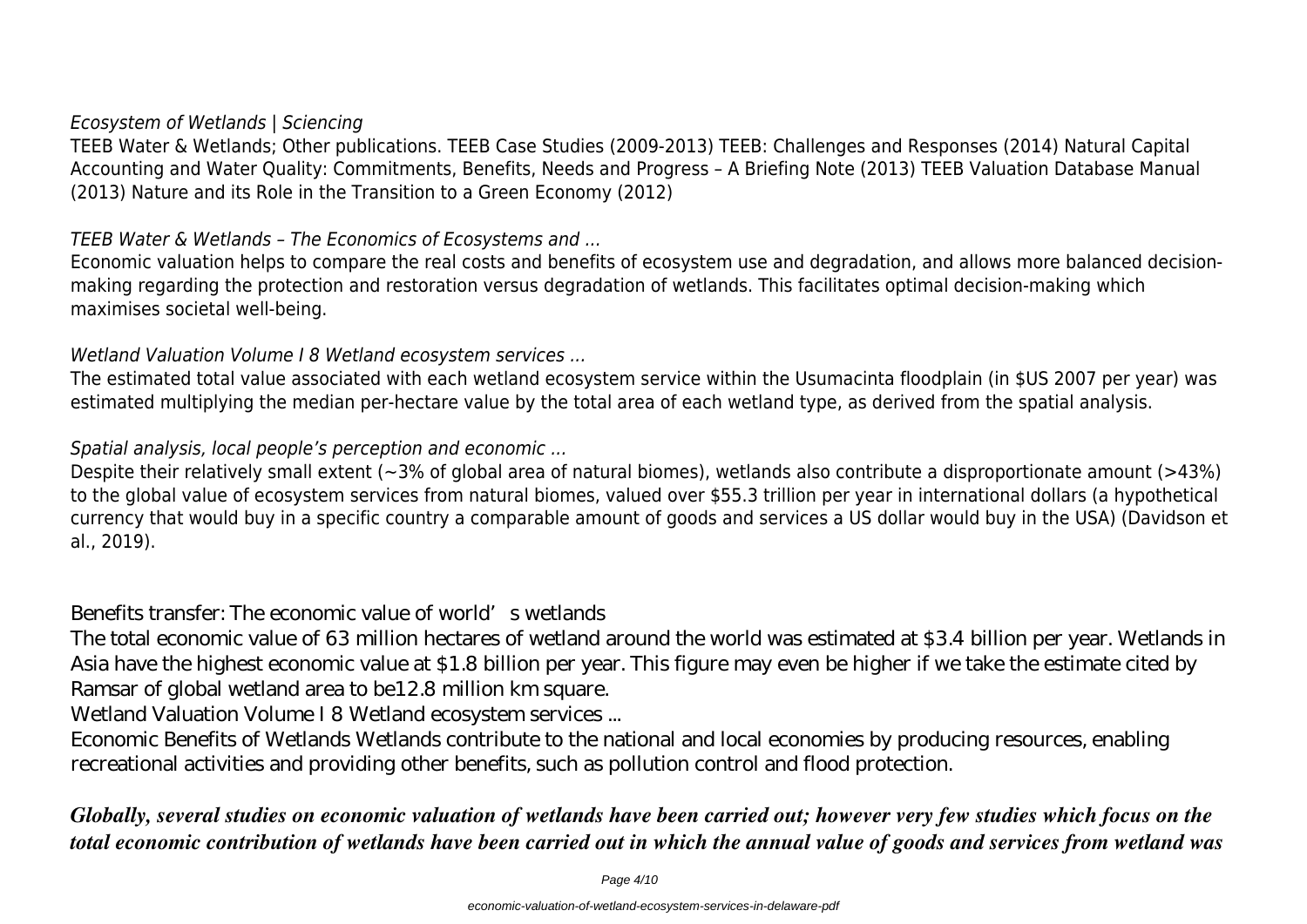*estimated to be second highest, US\$14785/ha based on the assessment of 17 ecosystems services in 16 biomes, which emphasise on social welfares .*

*Guide for Rapid Economic Valuation of Wetland Ecosystem ...*

*One global study estimated that the economic value of wetlands is \$3.4 billion yr-1based on the variety of services these ecosystems provide for human well-being (Schuyt and Brander 2004). Much of this value is over-looked when it comes to decisionmaking about land use in wetlands because these values do not appear in national financial accounts. (PDF) Economic valuation of wetlands - ResearchGate*

*(PDF) Valuation of Wetland Ecosystem Services in National ...*

*Wetlands comprise areas intersecting relatively shallow water and land. The wetlands ecosystem relies upon the interaction of dominant wildlife in wetlands with abiotic factors. Wetlands serve as environmental cleansers, storm barriers and a source of food for many species in the world.*

*Over four-fifths of the economic value of the wetland services assessed in this study were estimated to come from the directly used provisioning services, and these contributed more than 70% of annual household income of the local population. Thus ecosystems services should be seen as an integral part of any poverty reduction strategy in Nepal.*

*Final Report – June 7, 2011. economic value of ecosystem services associated with healthy wetland habitats in Delaware, such as fishing, hunting, and wildlife viewing. INTERPRETING THE RESULTS. We estimate an annualized loss of approximately \$2.4 million in the value of the ecosystem services analyzed.*

The estimated total value associated with each wetland ecosystem service within the Usumacinta floodplain (in \$US 2007 per year) was estimated multiplying the median per-hectare value by the total area of each wetland type, as derived from the spatial analysis. ECONOMIC VALUATION OF WETLAND ECOSYSTEM SERVICES IN DELAWARE

The wetland ecosystem services in the 35 national nature reserves had a total value of 331.6 8 USDy ?  $1 \times 10$  8 (Table 4). Habitat was the most valuable ecosystem service (100.77 USDy ? 1 ...

#### *ECOSYSTEM SERVICE VALUATION FOR WETLAND RESTORATION*

the economic valuation of wetland benefits and functions through dissemination of valuation methods. This book sets out to provide guidance to policy makers and planners on what the potential is for economic valuation of wetlands and how valuation

Page 5/10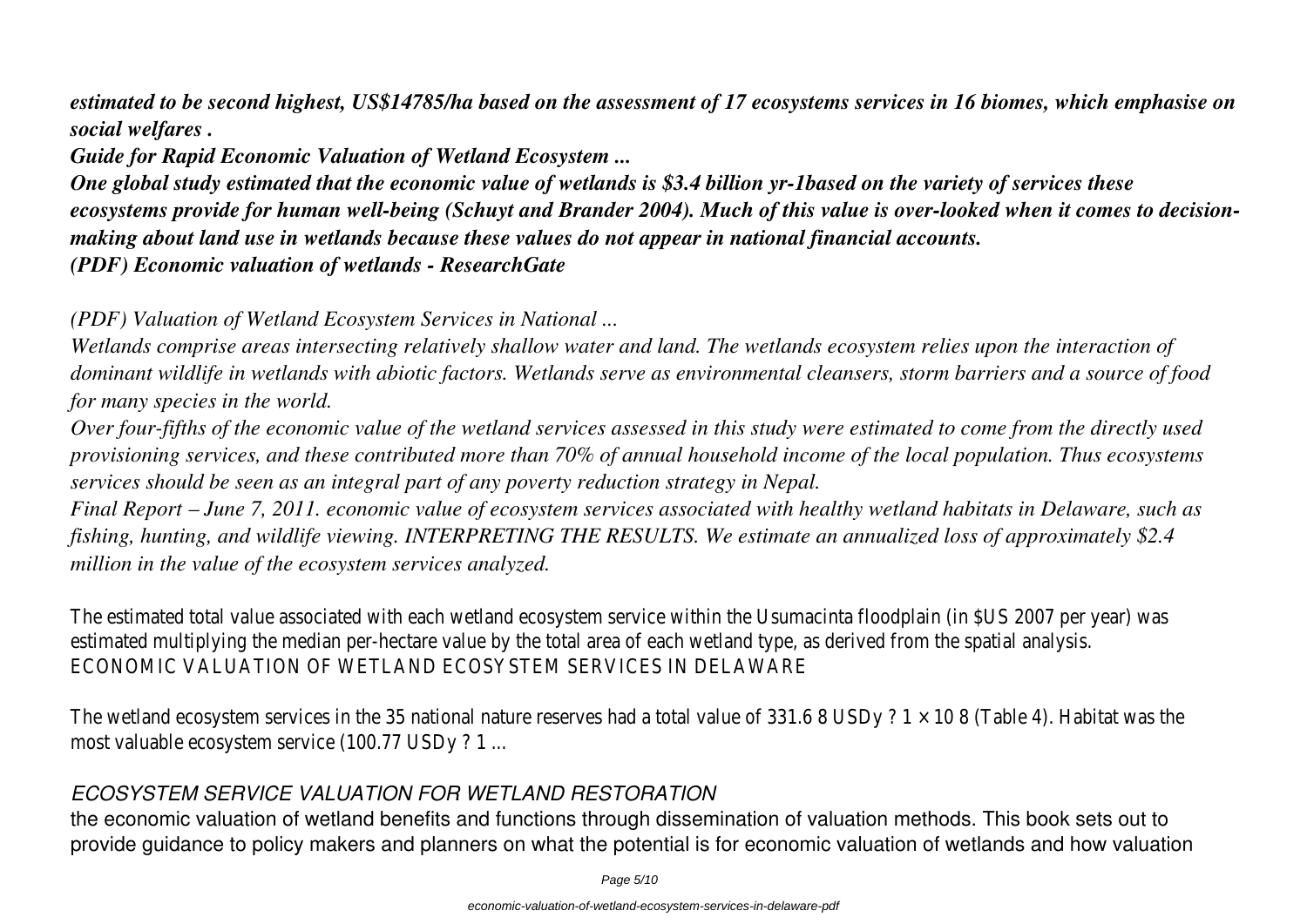studies can be undertaken. Since it is not expected that policy makers will undertake TEEB Water & Wetlands; Other publications. TEEB Case Studies (2009-2013) TEEB: Challenges and Responses (2014) Natural Capital Accounting and Water Quality: Commitments, Benefits, Needs and Progress – A Briefing Note (2013) TEEB Valuation Database Manual (2013) Nature and its Role in the Transition to a Green Economy (2012) *Spatial analysis, local people's perception and economic ...*

*Economic Valuation of Wetlands: Overview | SpringerLink The economic valuation of wetlands helps to understand the constituent's functions and benefits and this exercise could act as a catalyst for wetland conservation. Economic Valuation of Wetland Ecosystem Goods and Services ... Ecosystem of Wetlands | Sciencing*

*Despite their relatively small extent (~3% of global area of natural biomes), wetlands also contribute a disproportionate amount (>43%) to the global value of ecosystem services from natural biomes, valued over \$55.3 trillion per year in international dollars (a hypothetical currency that would buy in a specific country a comparable amount of goods and services a US dollar would buy in the USA) (Davidson et al., 2019).*

*A Total Economic Valuation of Wetland Ecosystem Services ...*

*Ecosystem service valuation is a technique which can aid in the development of public and political support for wetland restoration projects by deriving monetary values as well as relative value indicators (see discussion on pg. 20 in "Non-monetary Values") for many non-marketed benefits produced by wetlands.*

**Economic valuation helps to compare the real costs and benefits of ecosystem use and degradation, and allows more balanced decision-making regarding the protection and restoration versus degradation of wetlands. This facilitates optimal decision-making which maximises societal well-being.**

**Valuation of Ecosystem Services: Classes of Values Valuing Wetlands Valuation of Ecosystem Services: Intro to Valuation**

**The Economic Value of Wetlands***Valuation of Ecosystem Services: Contingent Valuation Wetland Functions \u0026 Values: Chapter 3 Ecology* **Wetland Functions \u0026 Values: Chapter 1 Introduction Valuing Wetlands and Wetland**

Page 6/10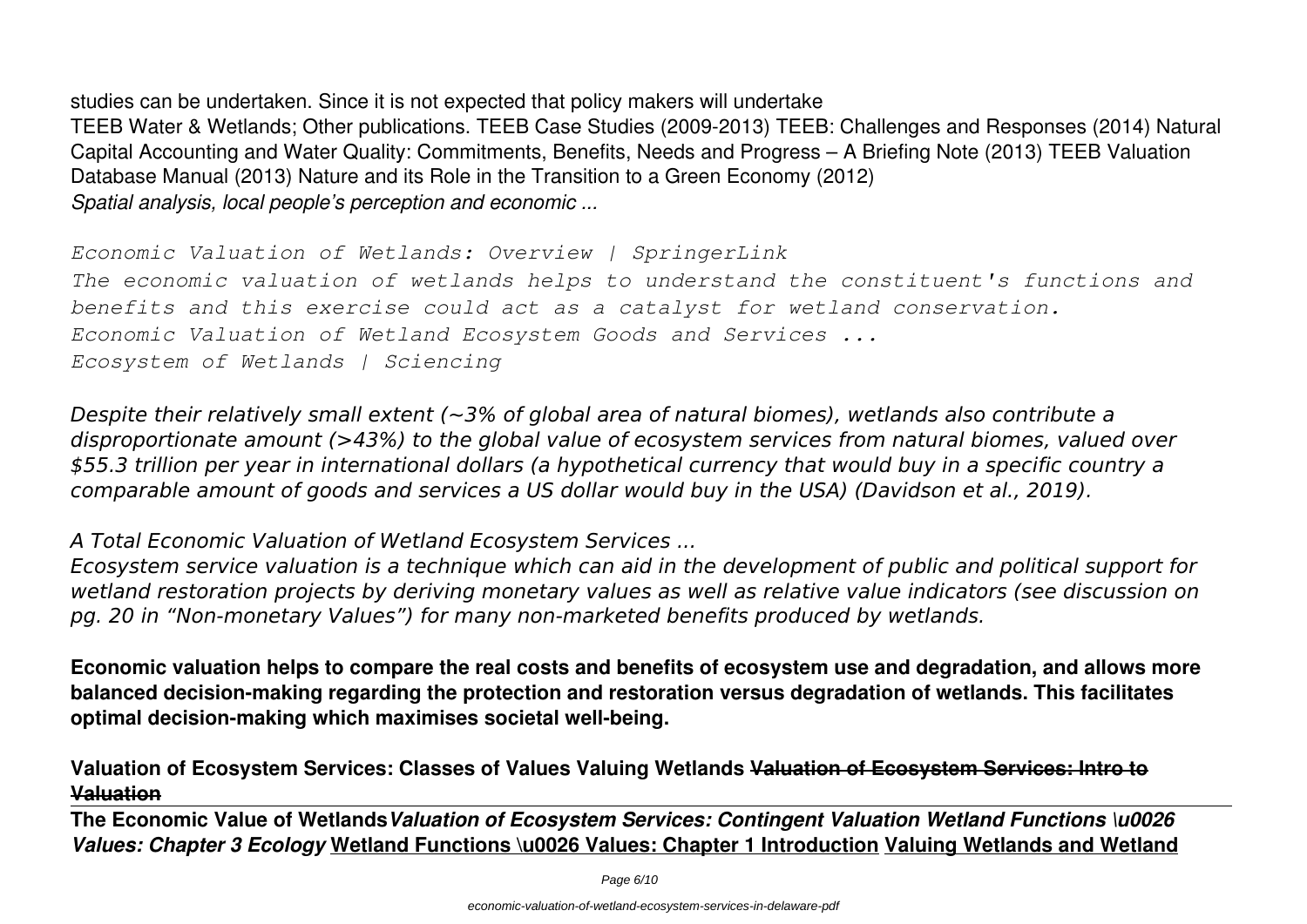**Values - Jacquie Burgess Introduction to Valuing Nature** *Economic valuation of the costs of degradation leads to sustainable development in Rwanda* **Economic valuation of Ecosystem Services Ecosystem Services, Economic Valuation and Markets What's a Wetland? Paddle marshes, swamps \u0026 bogs w/Lucas Miller and discover their importance Wetland Filtration Intro to Cost-Benefit Analysis** *Why do we need wetlands?* **WETLAND ECOSYSTEM Coastal Wetlands Are a Critical Ecosystem for a Healthy Climate | Pew** *Wetlands 101 - What is a Wetland?* **The Secret Life of Wetlands: Finding Solutions to Environmental Threats at UMD** *Animals of the wetland*

**Wetland Filtration For Ponds by AquascapeWondrous Wetlands | Whiteboard Valuation Wetland Science and Policy** *Economic Valuation Webinar Audio \u0026 Video Recording* **Economic Valuation of Ecosystem Services Conference: Ecosystem Services as a Tool for Conservation** *Ecosystems Episode 5: The Wetland Ecosystem! (4K)*

**Toxic Pollution in Wetlands and Remediation Actions**

**Withering Wetlands-Global Trends in Wetland Loss and Degradation-Why, and What Can Be Done About it.Ecosystem economics - can we put a price on nature?** *Economic Valuation Of Wetland Ecosystem*

**Globally, several studies on economic valuation of wetlands have been carried out; however very few studies which focus on the total economic contribution of wetlands have been carried out in which the annual value of goods and services from wetland was estimated to be second highest, US\$14785/ha based on the assessment of 17 ecosystems services in 16 biomes, which emphasise on social welfares .**

#### *A Total Economic Valuation of Wetland Ecosystem Services ...*

**One global study estimated that the economic value of wetlands is \$3.4 billion yr-1based on the variety of services these ecosystems provide for human well-being (Schuyt and Brander 2004). Much of this value is over-looked when it comes to decision-making about land use in wetlands because these values do not appear in national financial accounts.**

#### *Guide for Rapid Economic Valuation of Wetland Ecosystem ...*

**Emerton and Kekulandala used market price to value the economic benefits associated with fishing, agriculture and handicraft production activities in Muthurajawela wetland. The market value of firewood obtained from Muthurajawela was INR 7.96 million/year**

#### *Economic Valuation of Wetland Ecosystem Goods and Services ...*

**The economic valuation of wetlands helps to understand the constituent's functions and benefits and this exercise could act as a catalyst for wetland conservation.**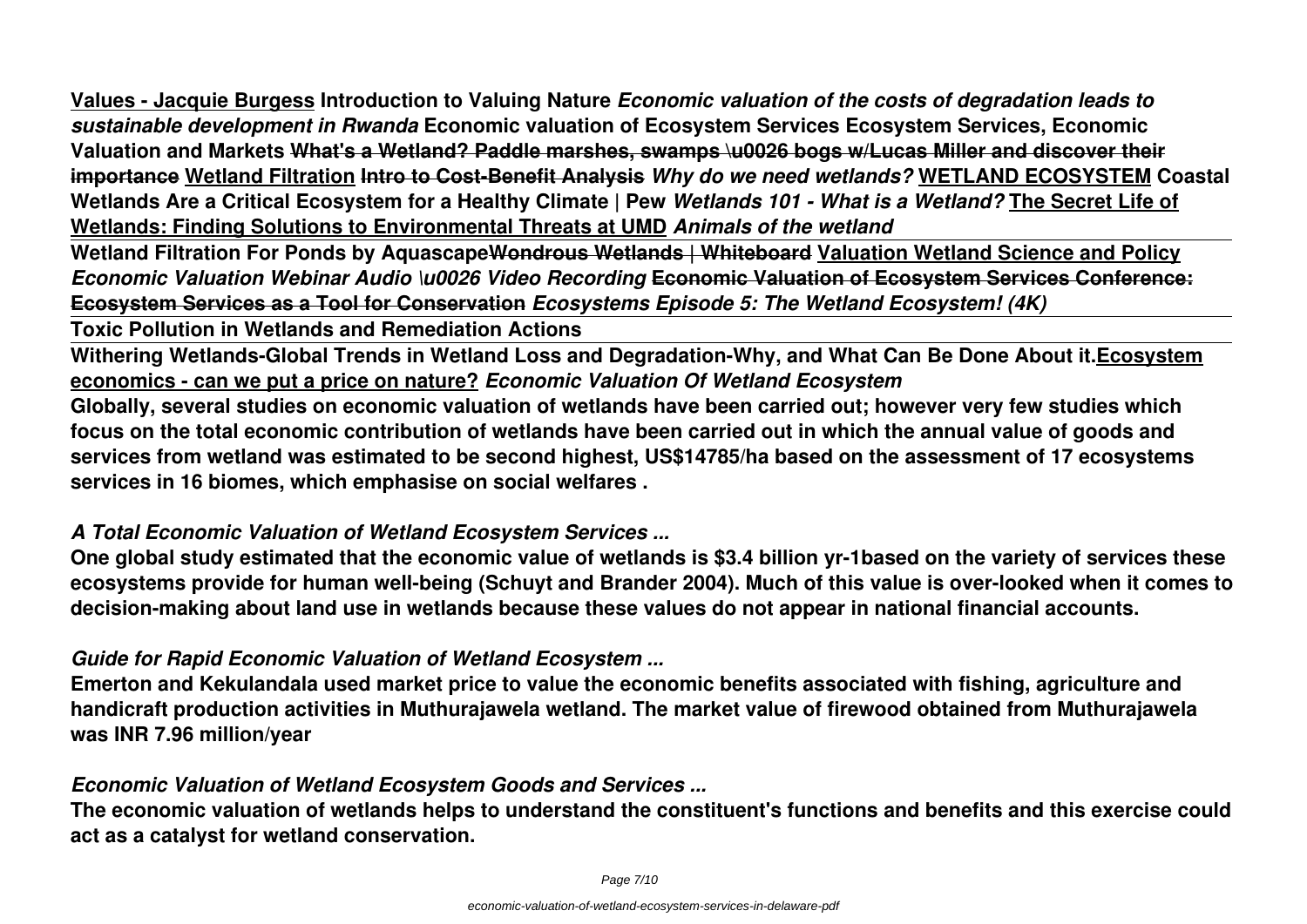# *(PDF) Economic valuation of wetlands - ResearchGate*

**Over four-fifths of the economic value of the wetland services assessed in this study were estimated to come from the directly used provisioning services, and these contributed more than 70% of annual household income of the local population. Thus ecosystems services should be seen as an integral part of any poverty reduction strategy in Nepal.**

#### *The economic value of wetland ecosystem services: Evidence ...*

**the economic valuation of wetland benefits and functions through dissemination of valuation methods. This book sets out to provide guidance to policy makers and planners on what the potential is for economic valuation of wetlands and how valuation studies can be undertaken. Since it is not expected that policy makers will undertake**

#### *ECONOMIC VALUATION OF WETLANDS - Ramsar*

**The wetland ecosystem services in the 35 national nature reserves had a total value of 331.6 8 USDy ? 1 × 10 8 (Table 4). Habitat was the most valuable ecosystem service (100.77 USDy ? 1 ...**

#### *(PDF) Valuation of Wetland Ecosystem Services in National ...*

**The total economic value of 63 million hectares of wetland around the world was estimated at \$3.4 billion per year. Wetlands in Asia have the highest economic value at \$1.8 billion per year. This figure may even be higher if we take the estimate cited by Ramsar of global wetland area to be12.8 million km square.**

#### *Benefits transfer: The economic value of world's wetlands*

**Final Report – June 7, 2011. economic value of ecosystem services associated with healthy wetland habitats in Delaware, such as fishing, hunting, and wildlife viewing. INTERPRETING THE RESULTS. We estimate an annualized loss of approximately \$2.4 million in the value of the ecosystem services analyzed.**

#### *ECONOMIC VALUATION OF WETLAND ECOSYSTEM SERVICES IN DELAWARE*

**Ecosystem service valuation is a technique which can aid in the development of public and political support for wetland restoration projects by deriving monetary values as well as relative value indicators (see discussion on pg. 20 in "Nonmonetary Values") for many non-marketed benefits produced by wetlands.**

# *ECOSYSTEM SERVICE VALUATION FOR WETLAND RESTORATION*

**Economic valuation of wetland ecosystem services and biodiversity is an expression of these weights in monetary**

Page 8/10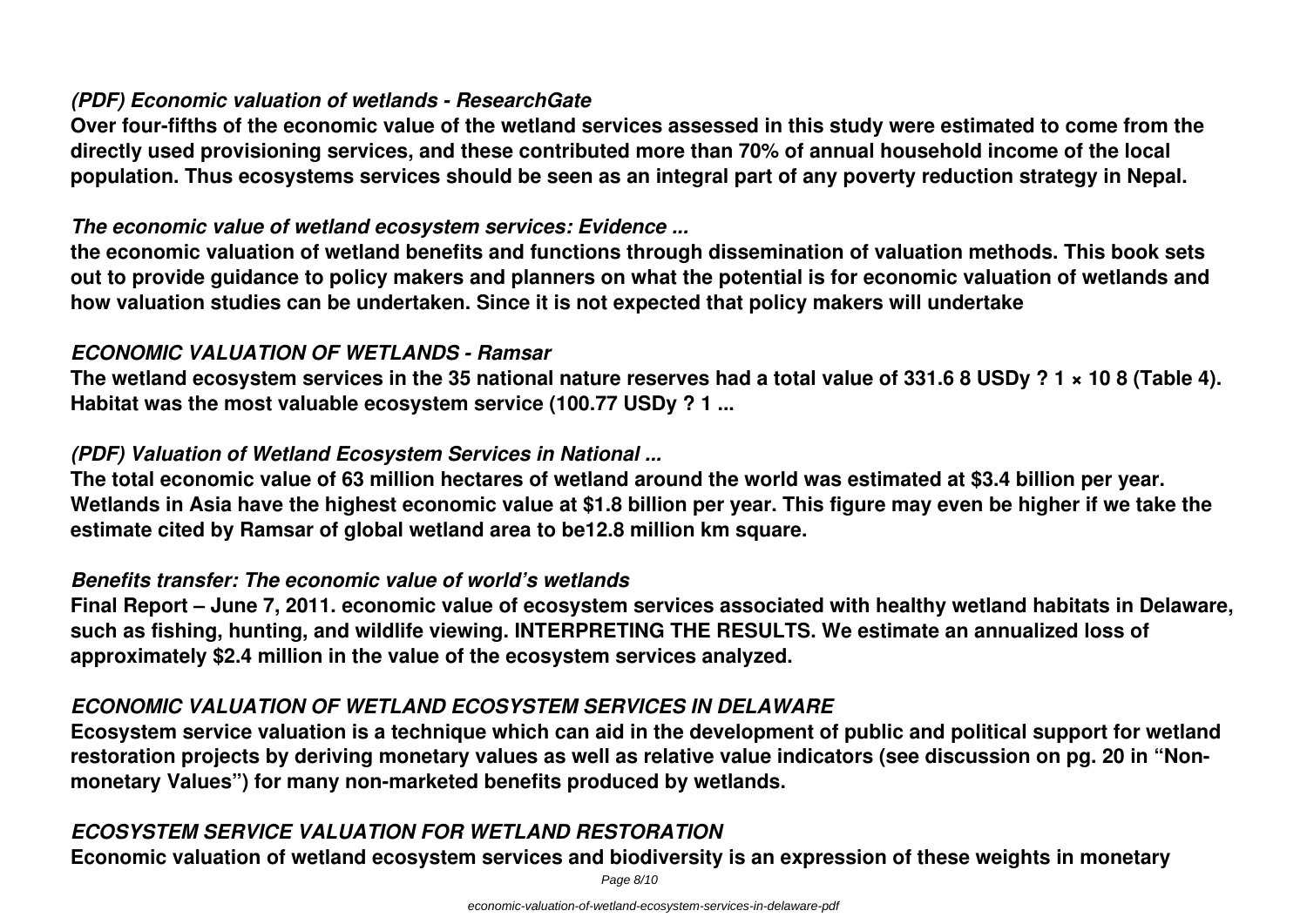**terms, making them comparable with alternate uses which often have benefits and cost flows defined in similar units. It is an anthropocentric way of looking at wetlands, ...**

#### *Economic Valuation of Wetlands: Overview | SpringerLink*

**Economic Benefits of Wetlands Wetlands contribute to the national and local economies by producing resources, enabling recreational activities and providing other benefits, such as pollution control and flood protection.**

#### *Economic Benefits of Wetlands - US EPA*

**It has been established that sustainable management of wetland ecosystem and associated resources depends on among other factors, the understanding of their economic value. Furthermore, in order to have a sustained economic growth, there is a need to capture fluctuations in the resources base values and include them in national accounts.**

### *Economic valuation and green accounting of wetland ...*

**Wetlands comprise areas intersecting relatively shallow water and land. The wetlands ecosystem relies upon the interaction of dominant wildlife in wetlands with abiotic factors. Wetlands serve as environmental cleansers, storm barriers and a source of food for many species in the world.**

#### *Ecosystem of Wetlands | Sciencing*

**TEEB Water & Wetlands; Other publications. TEEB Case Studies (2009-2013) TEEB: Challenges and Responses (2014) Natural Capital Accounting and Water Quality: Commitments, Benefits, Needs and Progress – A Briefing Note (2013) TEEB Valuation Database Manual (2013) Nature and its Role in the Transition to a Green Economy (2012)**

# *TEEB Water & Wetlands – The Economics of Ecosystems and ...*

**Economic valuation helps to compare the real costs and benefits of ecosystem use and degradation, and allows more balanced decision-making regarding the protection and restoration versus degradation of wetlands. This facilitates optimal decision-making which maximises societal well-being.**

# *Wetland Valuation Volume I 8 Wetland ecosystem services ...*

**The estimated total value associated with each wetland ecosystem service within the Usumacinta floodplain (in \$US 2007 per year) was estimated multiplying the median per-hectare value by the total area of each wetland type, as derived from the spatial analysis.**